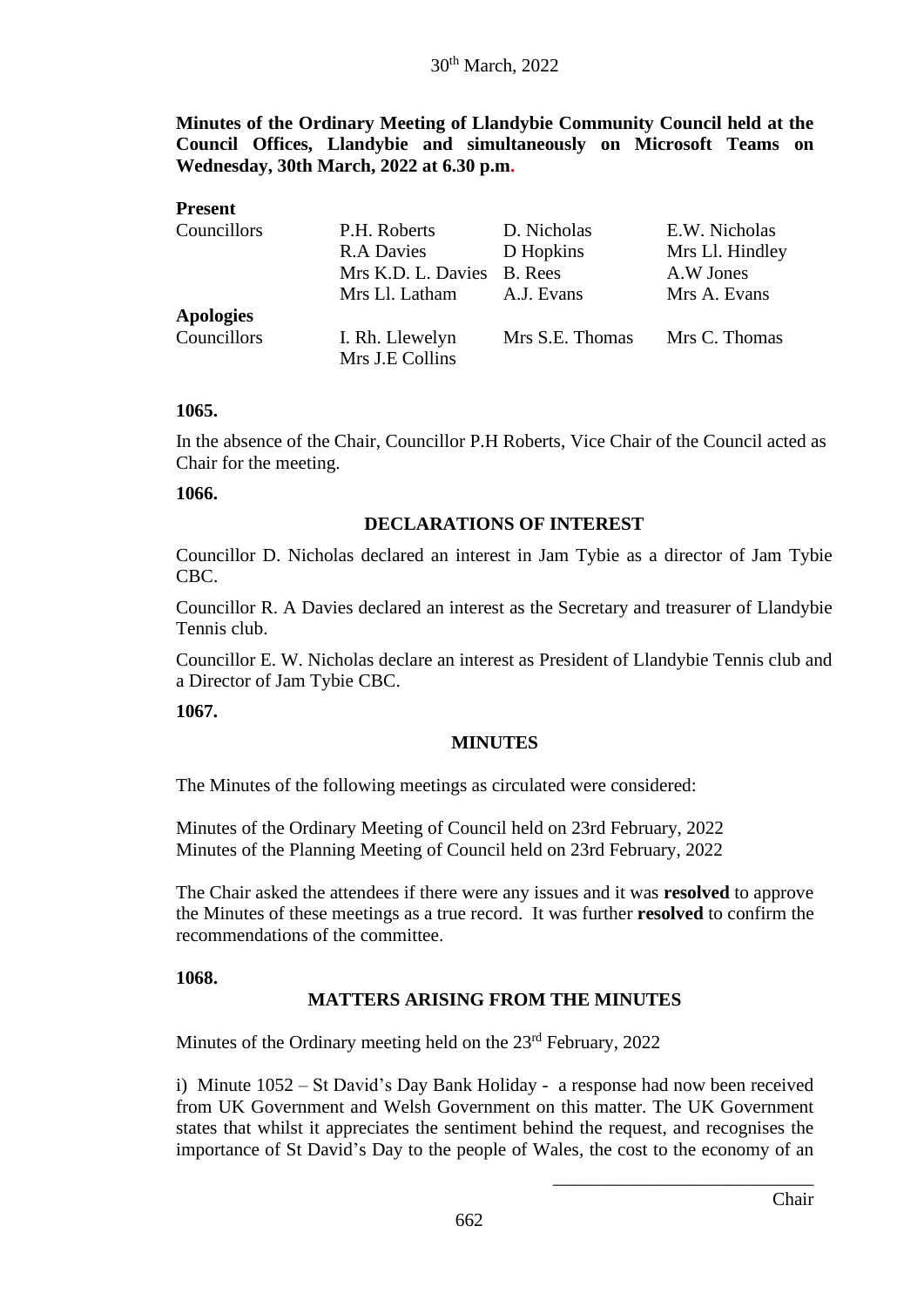additional bank holiday remains considerable. Currently it has no plans to change the well established and accepted arrangements for bank holidays in Wales.

Welsh Government states that this matter is not a devolved matter and that it does not have power to designate bank holidays. The UK Government had previously rejected its request either to make St David's Day a bank holiday or to devolve the power to allow the Senedd and Welsh Government to do so.

Councillors Mrs LL. Latham and D. Hopkins wished to record that they objected to the UK Government's stance on the matter.

#### **CORRESPONDENCE**

#### **1069**.

#### **Police reports**

Crime report figures for March 2022 are shown below.

Llandybie Theft<sup>2</sup> Assault 2 Threats to Kill 2 Controlling and Coercive behaviour 1 Blackmail 1 Drug Offences 2 Harassment 2 Criminal Damage 2 Malicious Communication 3

Saron including Capel Hendre and Penybanc

Theft of motor vehicle 1 Theft 1 Assault 4 Harassment 4 Criminal Damage 3 Fraud 1

Penygroes

Harassment Assault 2 Criminal Damage 1 Malicious Communication 1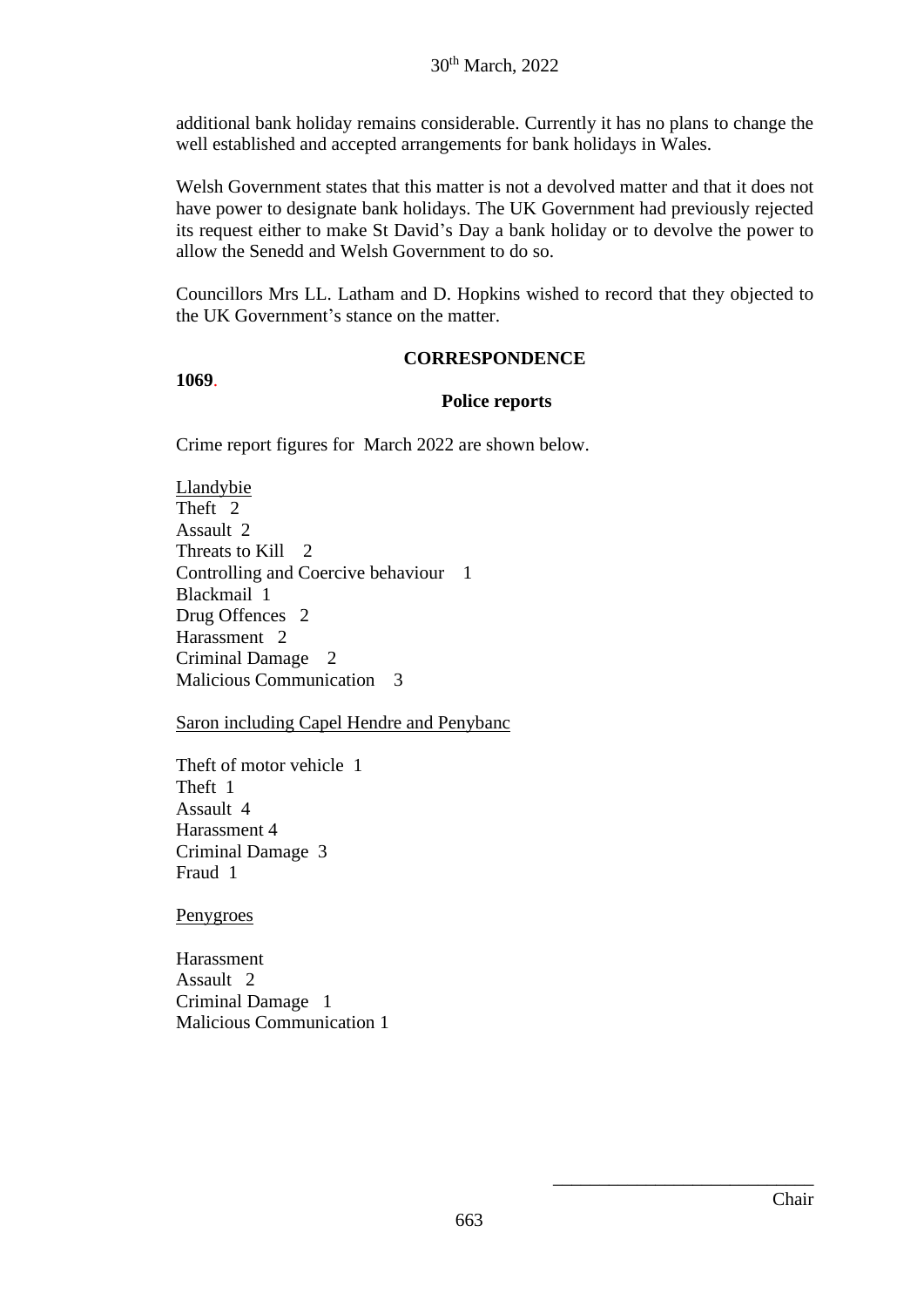# **1070.**

# **Jam Tybie**

A letter had been received from Councillor D. Nicholas requesting financial support for Jam Tybie which will be held on the  $4<sup>th</sup>$  June, 2022. This all day music festival event had not been held since 2019, when it proved to be highly successful, provided a boost to local businesses, and to local charities.

It was **resolved** that a grant of £500 be made to support this year's event.

**1071.**

# **GILFACH IAGO**

An update from Carmarthenshire County Council had been received informing Members that they not received payment as yet from Celtic Energy. A financial agreement to secure funds had been drawn up but not signed to date.

Carmarthenshire County Council had not commenced further with the legal proceedings, and will only do this, and finalise the specifics of the scheme once the funds had been received.

**1072.**

# **CLERK'S REPORT**

## **a) Rights of Way**

# **i) Footpath 33/12 at Cwmgwili**

A large fallen tree on FP31/12 at Cwmgwili had completely blocked the footpath during the recent stormy weather. Dynevor Tree Services had satisfactorily cut up and removed the tree at a cost of £250. The invoice had been paid with the agreement of the chair.

# **ii) Footpath 51/105 at Bonllwyn**

Fence damage to the rear of two properties backing on to this footpath had been reported to Carmarthenshire County Council as a potential Health and Safety risk for the public using the footpath. Carmarthenshire County Council have impose an emergency closure notice on the route to safeguard the public and have made contact with the housing association responsible for the properties.

## **iii) Works on the Public Rights of Way network within the Community Area**

Details of the Council's expenditure on the Public Rights of Way in the Community area had been submitted to the County Council's Countryside Recreation Unit requesting reimbursement of these costs as in previous years.

The total cost of the works was £6230.00 excluding the VAT element which is reclaimed directly by the Council from HMRC.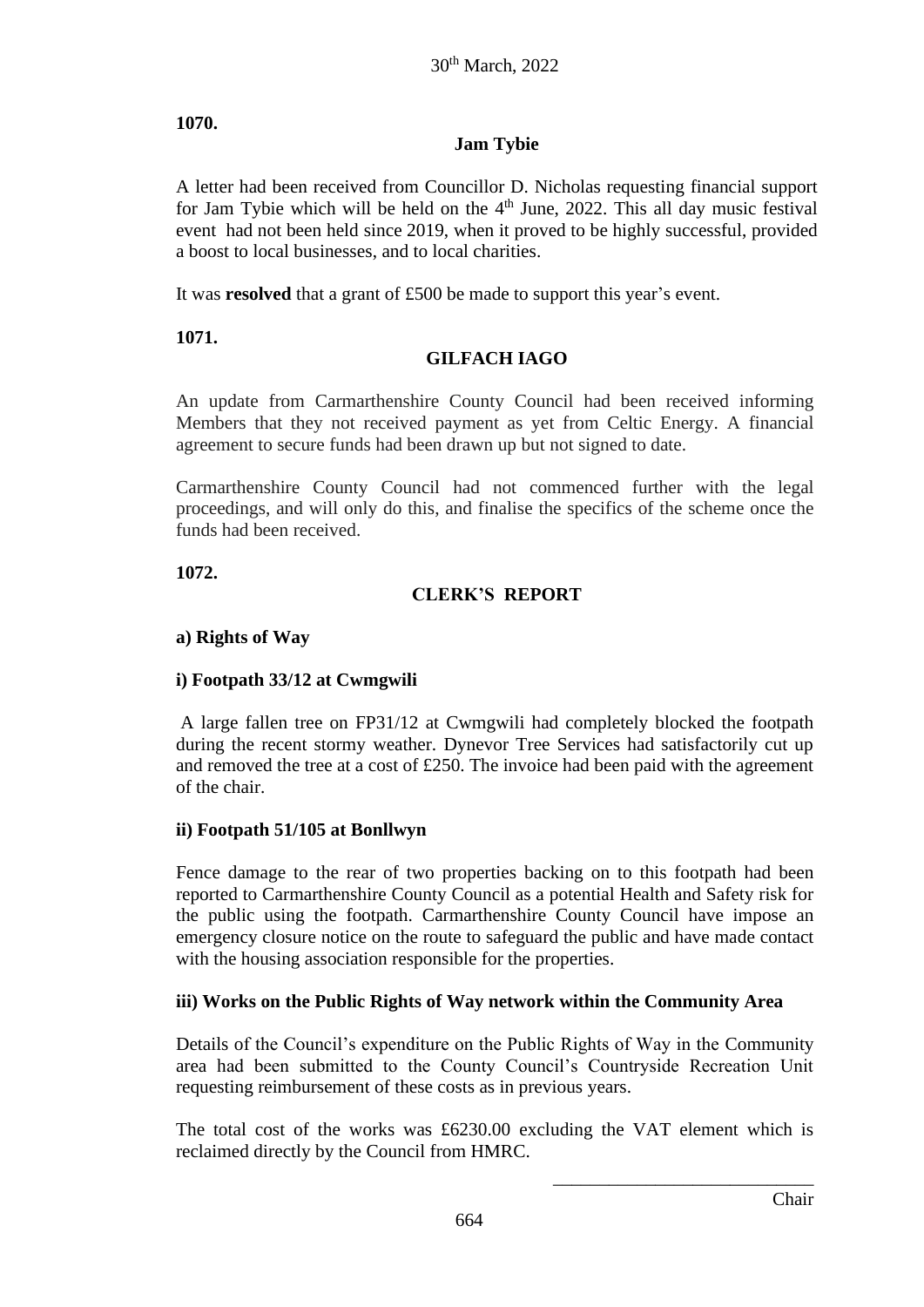A remittance of £3000 for the 2021/2022 financial year had been received from Carmarthenshire County Council.

## **b) Parks**

## **i)CCTV**

Installation of the CCTV system at Penygroes park had now been satisfactorily completed by Security Solutions Ltd as per the agreed quotation price of £4689.36. Additional known upfront electrical costs of £250 and a single month network data cost of £24.99 for March had increased the invoice to £4964.35 plus VAT.

An invoice for a further 11 month data network feed of £274.89 plus VAT had also been received from Security Solutions to ensure 4G connectivity to the cameras. A full Data Impact Assessment has been completed, a new CCTV policy and a specific CCTV privacy notice drafted and added to the website.

It was **resolved** to pay both invoices.

## **ii) Signage**

New and replacement signage requesting that dogs be kept on leads and to refrain from using the sports pitches in the parks had been ordered. An invoice for £330 had been received from Designz of Gwaun Cae Gurwen, and paid with the agreement of the Chair.

## **iii) Communication boards for children**

Hywel Dda University Health Board, via their Paediatric Speech and Language Therapy Department had offered free bilingual communication boards to be placed in the parks to help children who find communication difficult. These children often have additional needs and may have a degree of language delay that makes it hard for them to let others know what they are thinking. The boards are 3ft by 2ft and are to be fitted close to the equipment frequented by small children.

It was **resolved** to approve the installation.

**iv**) Park equipment and surfacing maintenance identified in February's inspection reports had been actioned by P Bishop at a cost of £400 to include some parts and labour. It was **resolved** to pay the invoice.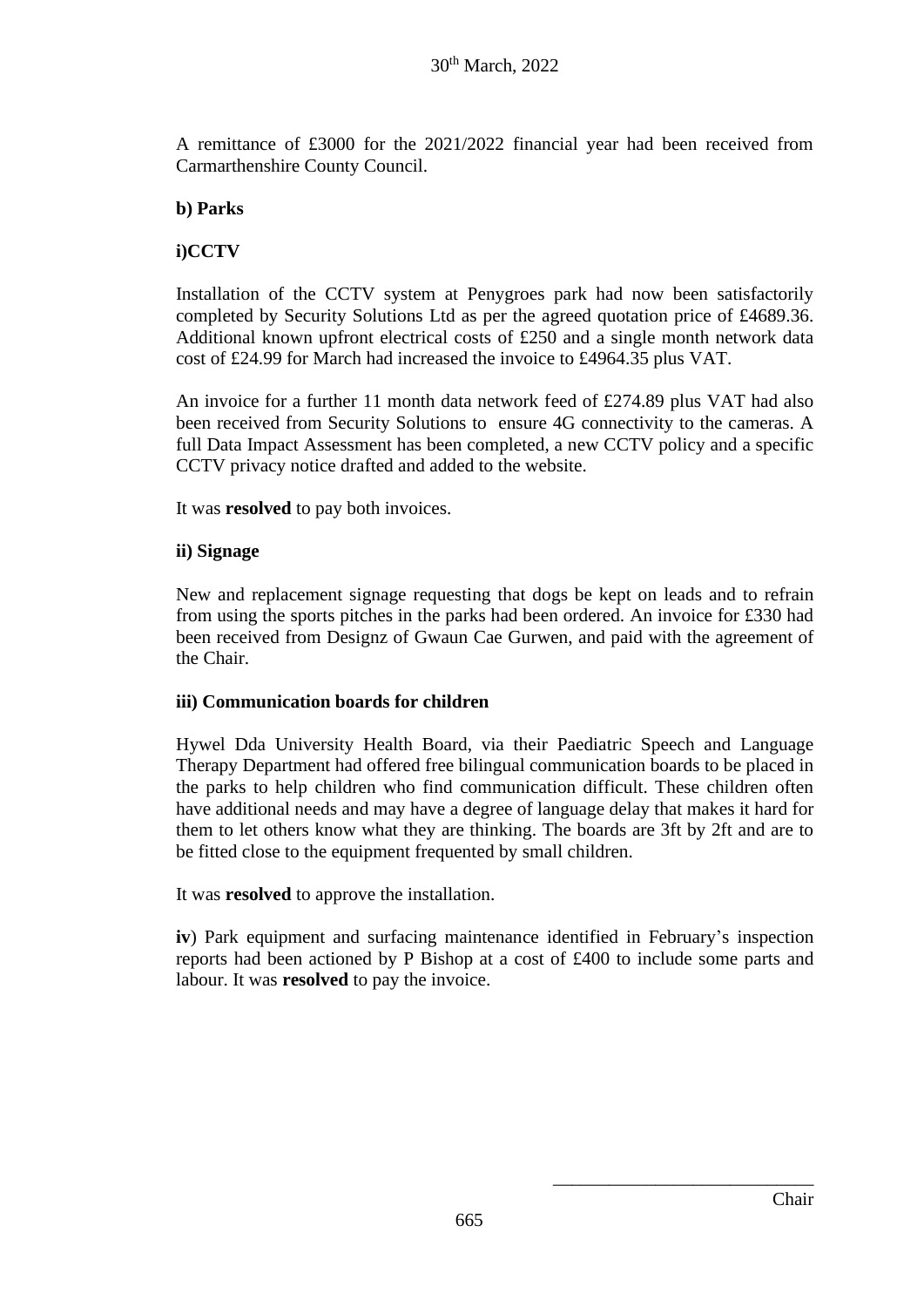# **c) Tree Survey quotations**

Five contractors had been asked to provide quotations for tree surveys, two had responded with a quotation and another had indicated that work and family commitments would preclude him from quoting. Two had not responded.

It was **resolved** to award the contract to Tree Consultants Wales of Haverfordwest at a cost of £1200 per annum plus VAT for a two year period.

## **d) Clerk's laptop**

The Clerk had previously reported in December 2020 that the Council laptop was in need of replacement and it had been **resolved** at Full Council (Minute 806(h)) that a replacement laptop should be costed. Small improvements had been evidenced with its performance following a diagnostic test but more recently it had been less than satisfactory. The Clerk had spoken to the Chair who had agreed that a replacement laptop should now be purchased.

Three quotations had been obtained and a new laptop had been purchased from Morgan and Morgan, and arrangements made for a full data transfer from the old laptop made. An invoice for £574.80 had been received and paid with the agreement of the Chair.

It was **resolved** to retrospectively approve the purchase.

## **e) Independent Remuneration Panel for Wales - Annual report 2022/23**

Llandybie Community Council will continue at Band A for 2022/23 reflecting this year's income and expenditure being above the £200k threshold.

The determinations of the IPRW specifically relating to Llandybie Community Council are as follows :-

Determination 43 – It must provide a payment towards necessary costs for the care of dependent children and adults for personal assistance needs subject to conditions stated in the determination.

Determination 44 – It must make available a payment to each of their members of £150 per year as a contribution to costs and expenses. As the payment is mandatory, it must be paid to each councillor unless the individual councillor makes a personal decision to forgo part or all of the entitlement.

Determination  $45 -$  It must make available an annual payment of £500 to a minimum of 1 and a maximum of 7 members in recognition of specific responsibilities. Llandybie Commmunity Council has previously made this available to the Chair and Vice Chair unless the individual councillor makes a personal decision to forgo part or all of the entitlement.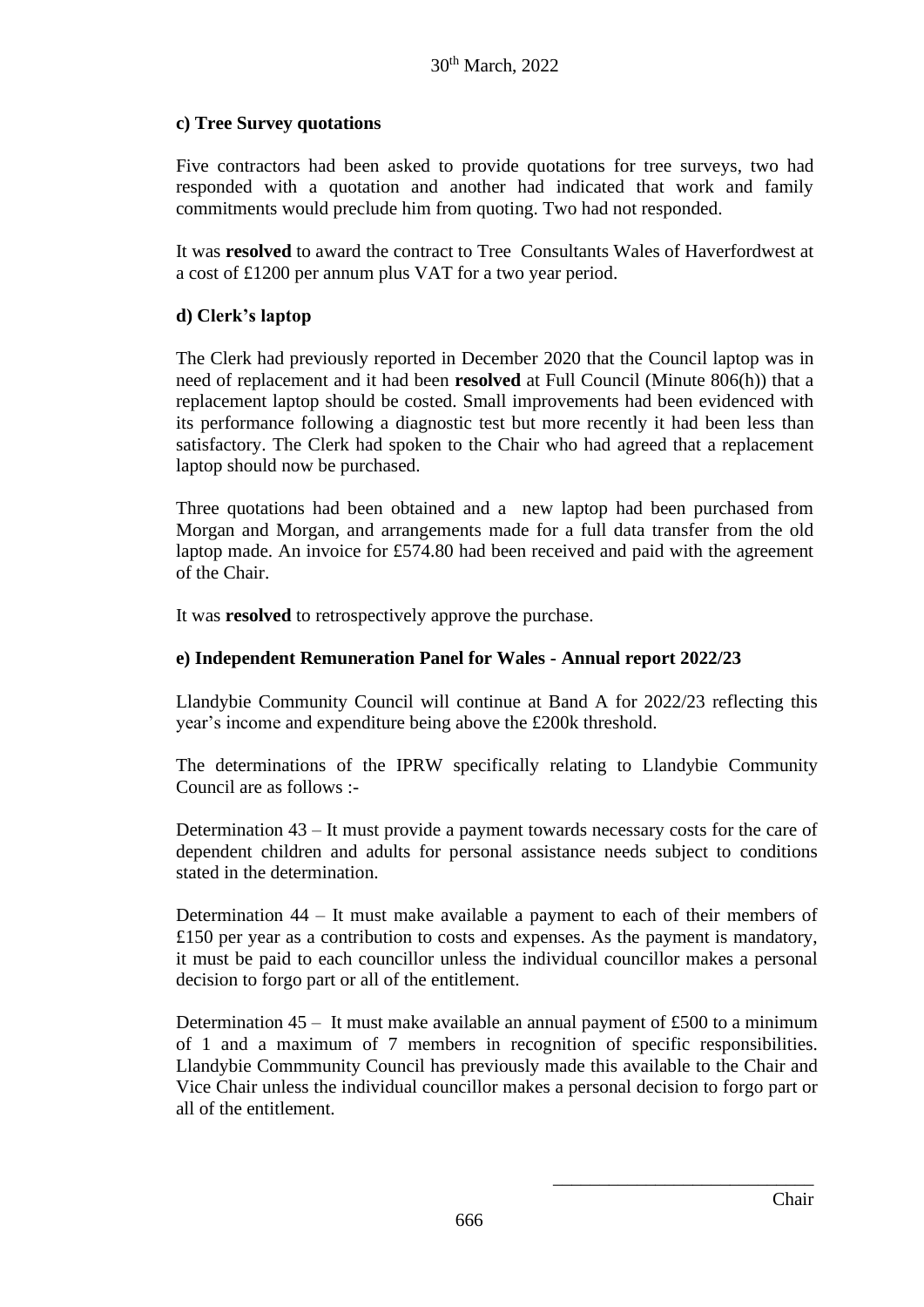It was **resolved** to continue to offer the Chair and Vice Chair the payment of £500.

Determination 46-48 recognise that reimbursement of travel costs, subsistence costs, compensation for financial loss for attending meetings, and reimbursement of the costs of care and personal assistance be made available should an appropriate claim be made. These are optional and it was **resolved** that the payments should be offered if any Councillor wishes to claim.

Determination 49 recognises that each Council can decide to introduce an attendance allowance not exceeding  $\pounds$  30 per event. This is optional and will be discussed further at a future meeting.

Determination 50 and 51 – the Council can provide a payment to the Chair of Council up to a maximum of £1500, and to the Vice Chair of up to £500.

The Chairman's Allowance has previously been maintained annually at £300. Following guidance at a recent Clerk's meeting the Chairman's account had been closed with a transfer of £23.60 to main Council account. In future, it was **resolved** that all payments requested by the Chair will be made through the main Council bank account subject to an annual limit of £300.

## **f) One Voice Wales – renewal of membership 2022/2023**

Membership renewal of this association is due on the 1st April 2022 and the Clerk had received a renewal invoice for £1891. The fee is based on 5255 dwellings (taken from the Valuation List) at £0.36p per dwelling. With ever increasing responsibilities being devolved to Community Councils, the Clerk had sought guidance on a number of issues during the year and the regular updates on matters relating to local issues, legal and financial requirements and training were a very valuable resource.

It was **resolved** that membership of One Voice Wales should continue for the next 12 months.

## **g) Insurance renewal – due 1st April 2022**

The Clerk had received a renewal quotation from Pen Underwriting Limited at £2406.38 inclusive of Insurance Premium Tax and administration fee. The invoice had been paid with the agreement of the Chair.

In 2021, the Council chose to set up a 3 year binding agreement Limited with Pen Underwriting to ensure rate stability, with an expiry date of 31/3/2024.

The insurers recommend that prior to renewal in April 2023, the rebuilding costs of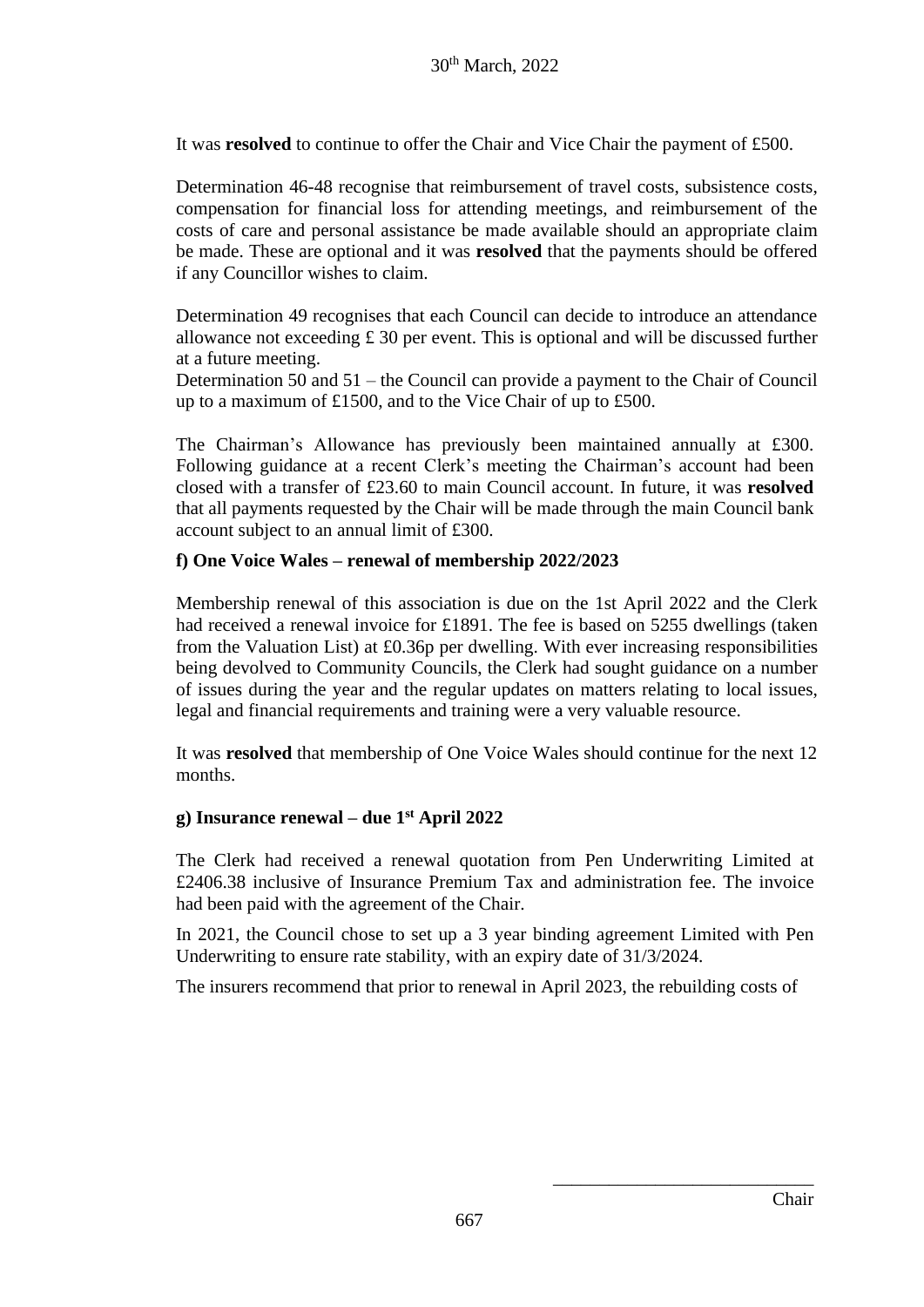both pavilions and public conveniences are reviewed due to increase building costs now prevalent in the UK.

# **h) Council Election 2022**

Councillors had been sent details of the procedures necessary for the forthcoming Community Council elections in May 2022 should they wish to be considered for reelection. A stock of nomination forms were available with the Clerk for members of the public and a link had been added to the Council website.

## **i) Pay Scales**

The Society of Local Councils had eventually published the new pay scales for staff for 2021/2022 during March 2022 – 12 months after they should have been implemented. Salary increases had been processed reflecting 12 months underpayment.

## **j) Freedom of Information request**

Correspondence had been received from a local resident in relation to the declaration of freemasonry membership as a personal interest when dealing with council related matters. A response had been sent informing the resident that all Llandybie Community Councillors abide by the Model Code of Conduct with paragraph 10(2)(ix)(ee) specifically stating that if a councillor has a personal interest in council related business of a private club, society or association of which he is a member, a Declaration of Interest should be signed.

There had been no Declarations of Interest signed during this council term relating to any freemasonry interests.

## **k) Wayside seat at Heol Ddu**

The Clerk had been asked to replace a seat at the junction of Mountain Road and Heol Ddu Road which had not been replaced previously. The concrete base is already in place and it was **resolved** that the clerk should obtain costs for a new bench to be positioned there.

## **l) Saron Square**

The annual invoice for the shrub bed maintenance at Saron square had been received from Wrenvale Nurseries and Landscapes for £360 plus VAT. It was **resolved** to pay the invoice.

## **m) Public conveniences**

The Clerk had agreed that J T Services arrange for the replacement of a toilet seat at Penygroes and to change a broken tap in the disabled toilet at Llandybie, which had caused a small flood in the toilets overnight. The cost of £132 to include parts and labour had been added to the normal contractor's monthly maintenance contract invoice. It was **resolved** that the invoice should be paid.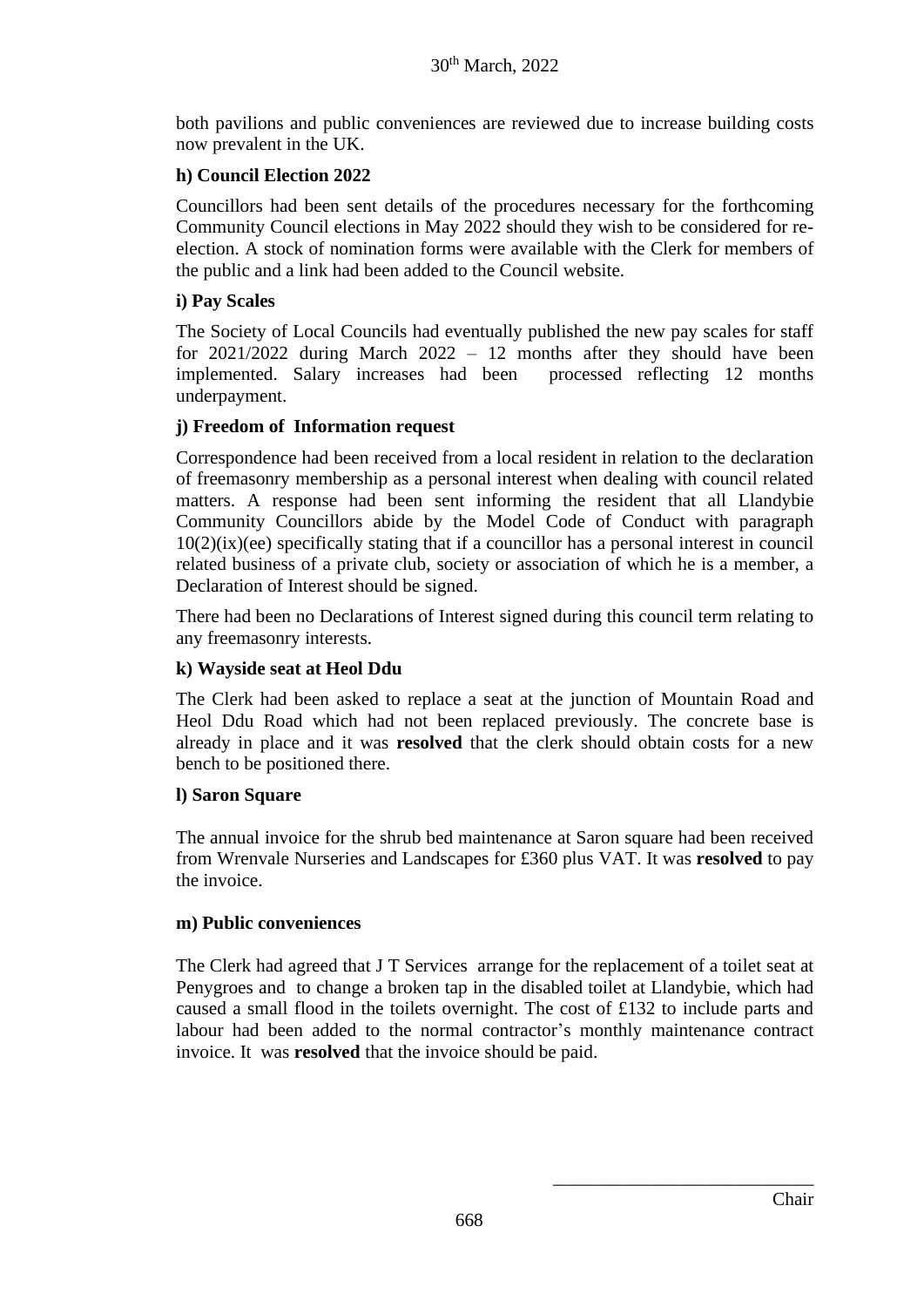## **n) Community Development 2022/2023**

Following the 5 yearly Electrical Installation Contractor's Report, it had already been agreed that a budget of £4k should be allocated for the improvements required to the floodlights at Llandybie tennis courts. The Clerk had obtained 3 quotations and it was **resolved** that the contract should be awarded to Celsius Installations and Services Ltd of Penygroes at a cost £2715 plus VAT.

## **o) Public Lighting maintenance and energy costs**

An invoice for £3743.91 plus VAT had been received from Carmarthenshire Council for the period 1/4/21 to 31/3/22.

Previous annual charges have been :-

| 2017/18 | £7516.20 |
|---------|----------|
| 2018/19 | £7877.40 |
| 2019/20 | £5423.76 |
| 2020/21 | £5069.16 |

The lower charge for the last three years reflect the change to LED lamps for all Community Council lamps. It was **resolved** to pay the invoice

## **p) LED street lighting**

An invoice for £14595 plus VAT from Carmarthenshire County Council had been received for the replacement of 105 Community Council lanterns to LED. This project had been undertaken in 2019/2020 with an agreed payment in this financial year. It was **resolved** that payment should be made.

## **1073.**

## **FINANCIAL MATTERS**

#### **(i) Payment of accounts**

The following invoices had been received in March 2022 and been paid after discussion with the Chair.

| 5783 | Newhall Janitorial | Cleaning materials for<br>public  | £167.56 |
|------|--------------------|-----------------------------------|---------|
|      | Ltd                | conveniences                      |         |
| 5784 | Designz            | New and replacement park signage  | £330.00 |
| 5786 | R Gleaves          | Wayside<br>seat<br>removal<br>and | £250.00 |
|      |                    | replacement installation          |         |
| 5789 | <b>EDF</b>         | Capel Hendre park – Feb 2022      | £12.92  |
| 5790 | <b>EDF</b>         | Llandybie bowls shed -Feb 2022    | £21.37  |
| 5791 | <b>EDF</b>         | Llandybie MUGA - Feb 2022         | £12.92  |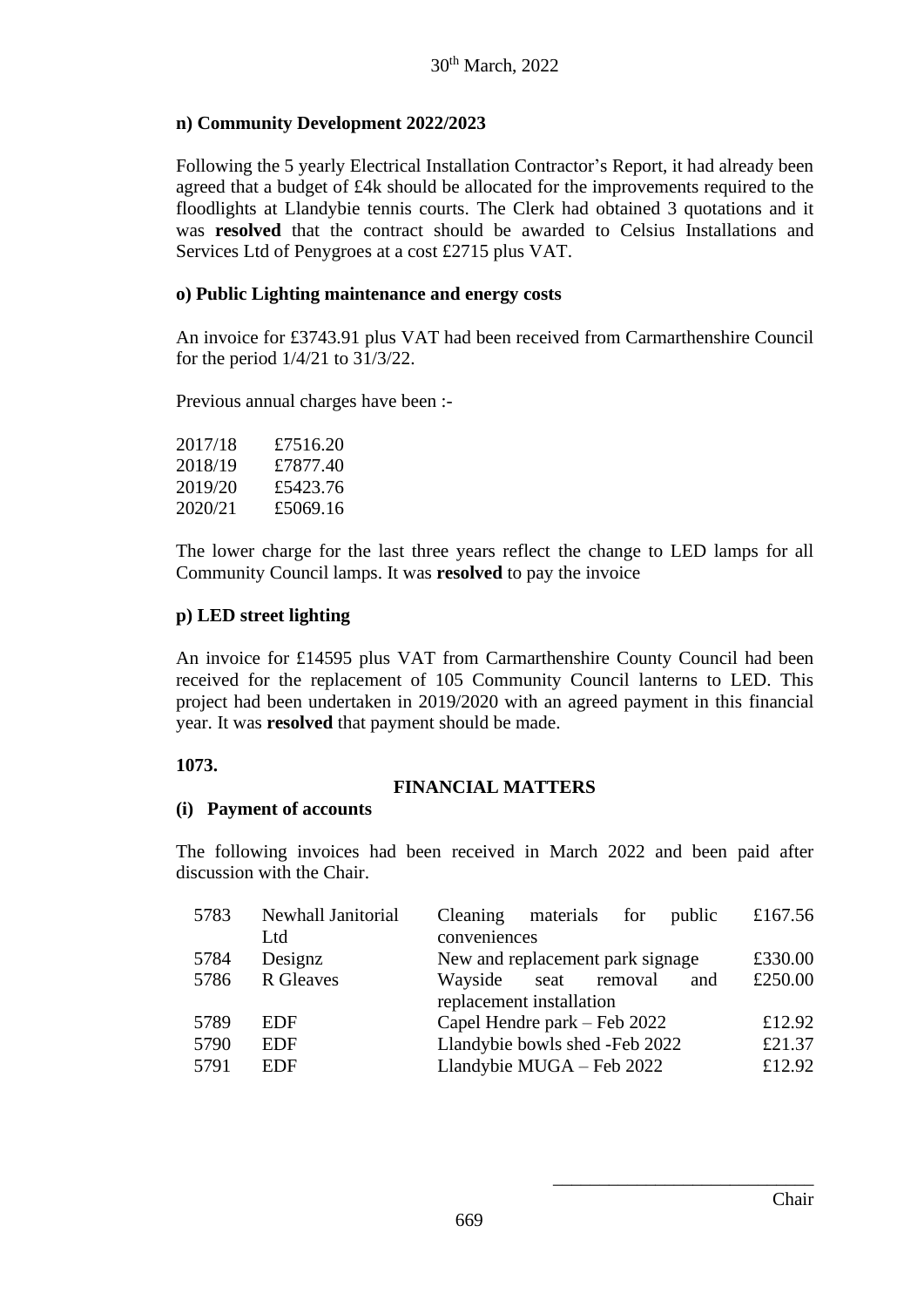| 5792 | <b>EDF</b>          | Llandybie pavilion $-$ Feb 2022      | £26.52   |
|------|---------------------|--------------------------------------|----------|
| 5793 | <b>EDF</b>          | Saron pavilion - Feb 2022<br>£109.18 |          |
| 5795 | Pen Underwriting    | Annual insurance renewal 1/4/22-     | £2406.38 |
|      | Ltd                 | 31/3/23                              |          |
| 5801 | <b>Dynevor</b> Tree | Cut up and remove large fallen tree  | £250.00  |
|      | Services            | on FP 33/12 at Cwmgwili              |          |
| 5802 | EDF                 | Penygroes park – Feb 2022            | £12.46   |
| 5804 | Morgan and Morgan   | New laptop for the Clerk             | £574.80  |

The following invoiced had also been received :-

| 5785 | <b>JEMS</b><br>Environmental Ltd          | Water hygiene- February 2022                                                                        | £281.26  |
|------|-------------------------------------------|-----------------------------------------------------------------------------------------------------|----------|
| 5787 | Morgan and<br>Morgan                      | Annual email hosting fee                                                                            | £88.80   |
| 5788 | <b>Martin Davies</b>                      | <b>Translation of Minutes</b>                                                                       | £129.05  |
| 5794 | One Voice Wales                           | Annual renewal 2022/2023                                                                            | £1891.00 |
| 5796 | S Griffith                                | Salary for March 2022, use of home as<br>office allowance and agreed pay<br>settlement.             | £3453.94 |
| 5797 | R Thomas                                  | Salary for March 2022, use of home as<br>office allowance, and agreed pay<br>settlement             | £773.09  |
| 5798 | <b>HMRC</b>                               | March 2022                                                                                          | £1684.86 |
| 5799 | <b>Security Solutions</b>                 | Installation of CCTV at Penygroes<br>park                                                           | £5957.22 |
| 5800 | Newhall Janitorial<br>Ltd                 | materials<br>Cleaning<br>for<br>public<br>conveniences                                              | £71.52   |
| 5803 | <b>Security Solutions</b>                 | CCTV 4G connectivity April 2022 -<br>Feb 2023                                                       | £329.87  |
| 5805 | R Thomas                                  | Expenses from $1/10/21 - 31/3/22$ inc<br>travel, postages and ink                                   | £148.41  |
| 5806 | S Griffith                                | Expenses from $1/10/21 - 31/3/22$ inc<br>travel, postages and broadband                             | £438.82  |
| 5807 | <b>SSE Swalec</b>                         | Electricity<br>at Penygroes<br>public<br>conveniences 25/12/21 to 16/3/22                           | £38.90   |
| 5808 | <b>Wrenvale Nurseries</b><br>& Landscapes | Annual maintenance of shrub beds at<br>Saron square                                                 | £432.00  |
| 5809 | J T Services                              | Opening<br>closing<br>and<br>public<br>conveniences, plus supply and fit new<br>toilet seat and tap | £1063.00 |
| 5810 | P Bishop                                  | Maintenance on park equipment                                                                       | £400.00  |
| 5811 | Carmarthenshire<br><b>County Council</b>  | Footway lighting charges Apr 21 to<br>Mch 22 including maintenance and<br>energy costs              | £4492.69 |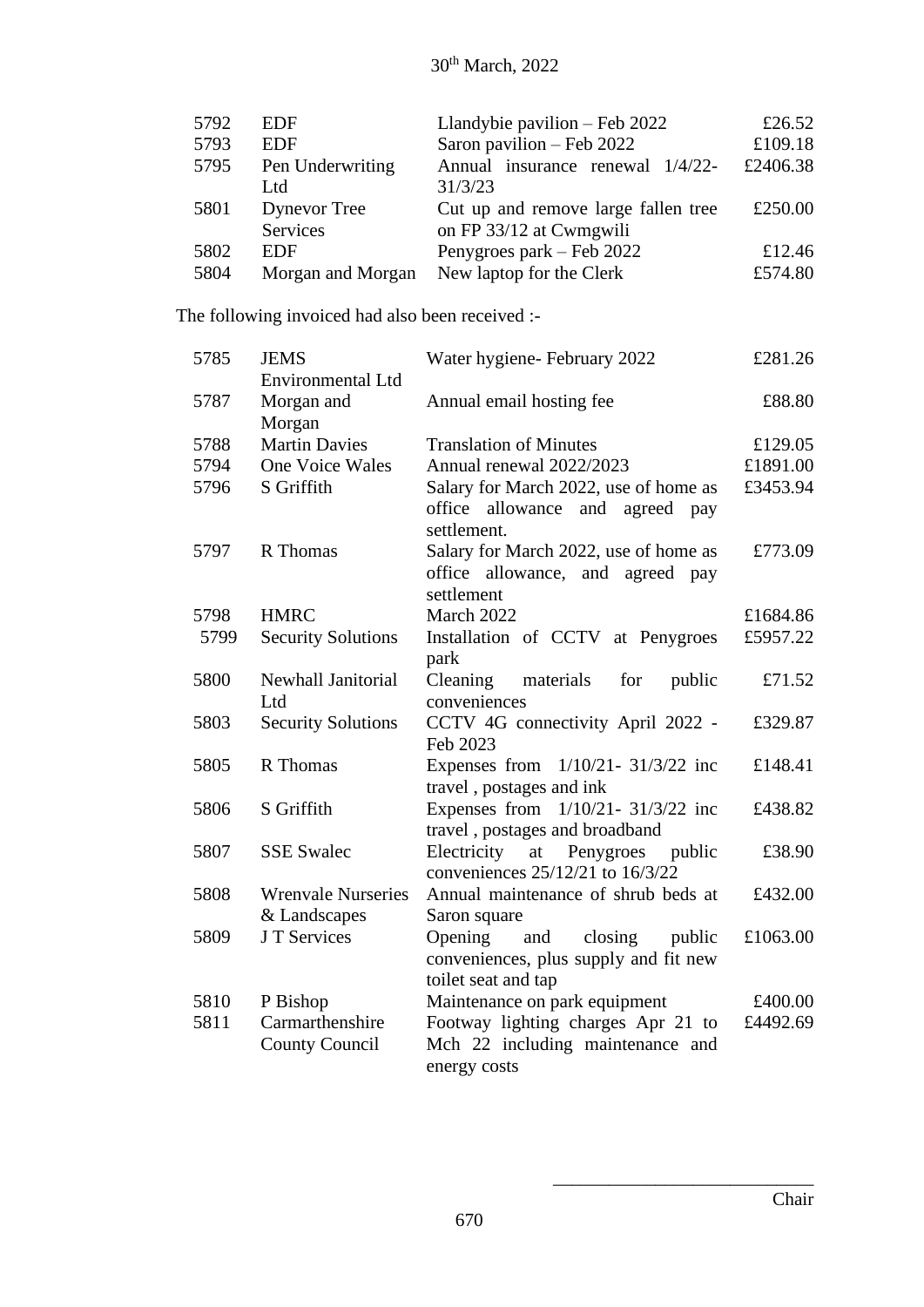# 30th March, 2022

| 5812 | EDF                               | Capel Hendre park – March 2022                                   | £12.46  |
|------|-----------------------------------|------------------------------------------------------------------|---------|
| 5813 | EDF                               | Llandybie MUGA - March 2022                                      | £12.46  |
| 5814 | EDF                               | Llandybie pavilion – March 2022                                  | £27.89  |
| 5815 | EDF                               | Saron pavilion $-$ March 2022                                    | £15.59  |
| 5816 | Carmarthenshire<br>County Council | Replacement LED bulbs for street £17514.00<br>lighting           |         |
| 5817 | <b>Hefin Jones</b>                | Translation facilities<br>Ordinary<br>at<br>meeting on $30/3/22$ | £85.00  |
| 5818 | Jam Tybie CBC                     | Grant                                                            | £500.00 |
| 5819 | Streetmaster Uk<br>Ltd            | Shortfall on chq no 005760                                       | £0.20   |

Cheque 5819 represents a shortfall for cheque no 5760 debited to bank account 20p short.

Members **resolved** to approve the payments and to retrospectively approve the payments agreed by the Chair.

# **(ii) Monthly monitoring of the budget - April 1/4/21 to 28/02/22**

| 2020/21         |                   |                                   |
|-----------------|-------------------|-----------------------------------|
| <b>Estimate</b> | <b>Actual YTD</b> |                                   |
| £               | £                 |                                   |
| 180,000         | 180,000           | Precept                           |
| 150             | 18                | Interest: Lloyds                  |
| 400             |                   | 201 Interest: investment accounts |
| 3000            | 3,000             | Rights of way                     |
|                 |                   | 13,274 Section 106                |
| 4700            |                   | 2,350 Hire Agreements             |
|                 |                   | 1,776 Rates refund                |
| 188,250         | 200,619           |                                   |
|                 |                   |                                   |
| 45,889          | 46,159            | <b>Staffing</b>                   |
| 17,650          |                   | 10,437 Premises                   |
| 4,750           |                   | 3,032 Office Services             |
| 3,100           |                   | 270 Member costs                  |
| 10,000          |                   | 4,126 Services and Subscriptions  |
|                 | 9,130             | Section 137                       |
|                 |                   | Payments under other              |
| 18,000          | $\theta$          | powers                            |
|                 |                   |                                   |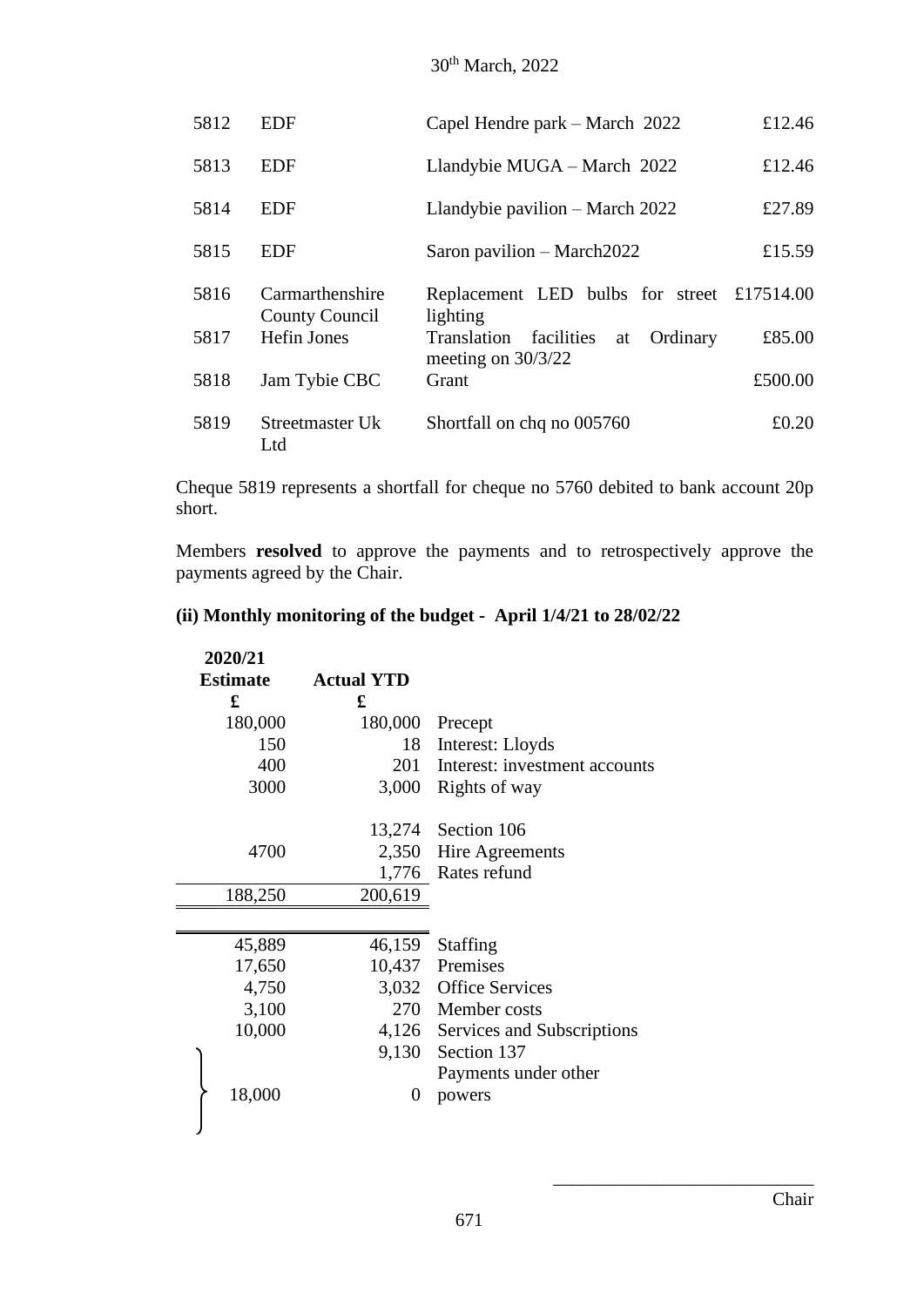| 850 Public open spaces            |
|-----------------------------------|
| 4,350 Village halls               |
| 4,100 Burial grounds              |
| 6,230 Rights of way - maintenance |
|                                   |

| 10,000    | 0              | Rights of way - improvement            |
|-----------|----------------|----------------------------------------|
| 28,000    |                | 26,438 Grass cutting/litter/facilities |
| 50,000    | 35,688         | Park repairs and replacement           |
|           | $\overline{0}$ | Public lighting - energy               |
|           |                | Public lighting -                      |
| 8,500     | $\Omega$       | improvement                            |
| 28,000    | 5,524          | Community development                  |
|           |                | Public                                 |
| 13,000    |                | 10,015 conveniences                    |
| 236,889   | 129,833        |                                        |
|           |                |                                        |
|           |                | <b>Balance for the year</b>            |
|           |                | 34,270 (period)                        |
|           | 311,004 b/f    |                                        |
| $\pmb{0}$ | 345,274        | c/f                                    |
|           |                |                                        |
|           |                | Cash and                               |
|           |                | 339,200 investments                    |
|           |                | 6,074 Debtors                          |
|           | 0              | Creditors                              |
|           |                |                                        |
|           | 345,274        |                                        |

The Chair invited questions or comments. Members **resolved** to approve the accounts as above.

The Chair thanked the Clerk for his report.

#### **1074.**

 $\}$ 

# **Report on Section 106 funds**

There were none.

**1075.**

## **Request on Seminars / Joint meetings**

There were none.